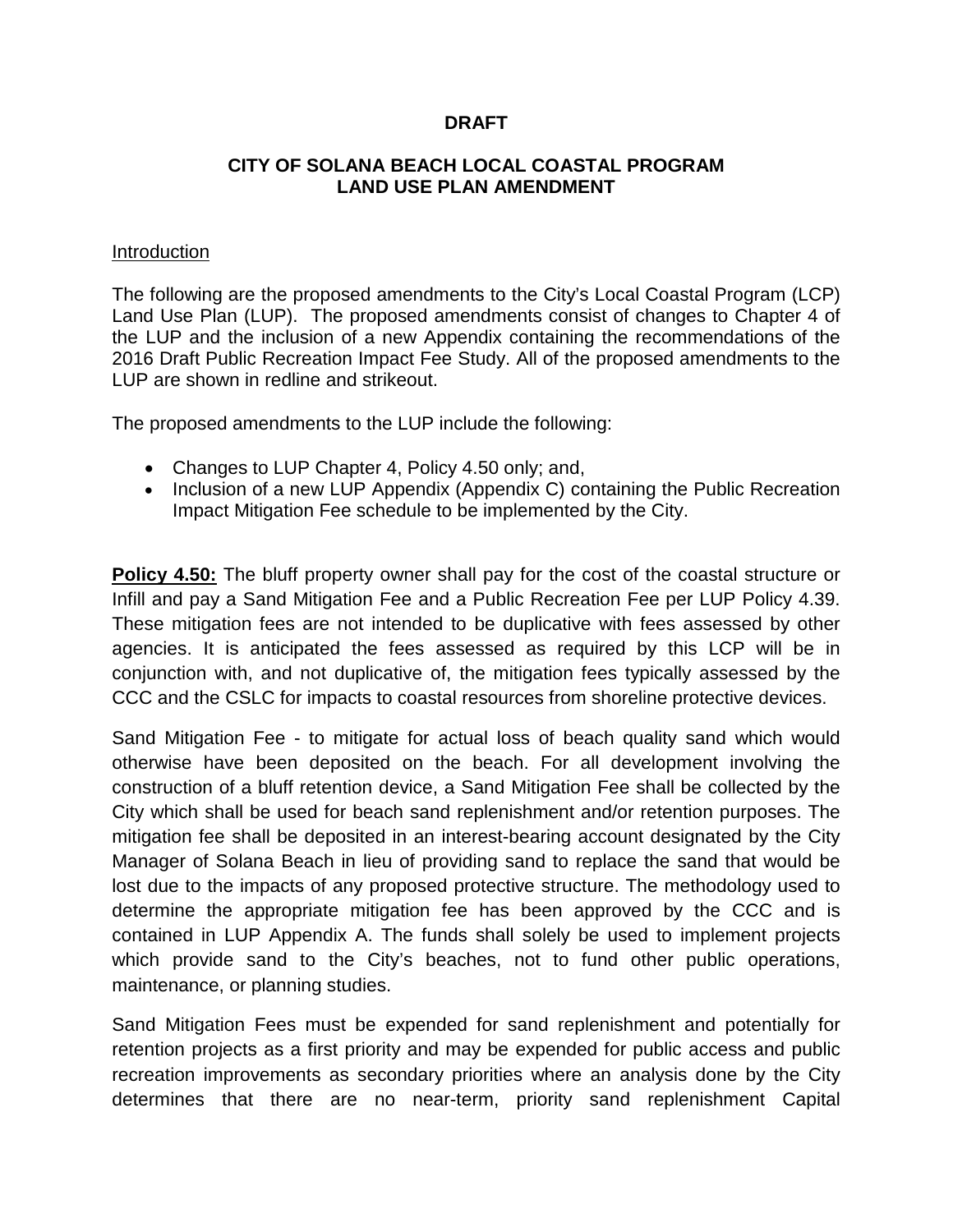Improvement Projects (CIP) identified by the City where the money could be allocated. The Sand Mitigation funds shall be released for secondary priorities only upon written approval of an appropriate project by the City Council and the Executive Director of the Coastal Commission.

Public Recreation Fee – Similar to the methodology established by the CCC for the sand mitigation fee, the City and the CCC are jointly developing a methodology for calculating a statewide public recreation fee. To assist in the effort, the CCC provided the City with an LCP Planning Grant to prepare an updated fee study. The current recommendation is that the City establish a methodology and formula that utilizes a \$62 per square foot fee and a \$307 linear foot fee (in 2016) that increases over time depending on the year the coastal structure is built as outlined in Appendix C, Table 1. City has shared the results of their draft study with the CCC to support their development of a uniform statewide Public Recreation / Land Lease Fee. Until such time as the an approved City's fee study -methodology for determining this fee has has been certified by the CCC, established, and the methodology and payment program has been incorporated into the LCP through an LCP amendment, the City will continue to collect a \$1,000 per linear foot interim fee deposit. In the interim period, CCC will evaluate each project on a site-specific basis to determine impacts to public access and recreation, and additional mitigation may be required. As required by the CCC,  $tF$ he City has shall completed its public recreation/land lease fee study within 18 months of effective certification of the LUP.

Project applicants have the option of proposing a public recreation/access project in lieu of payment of Public Recreation Fees (or interim deposits) to the City. At the City's discretion, these projects may be accepted if it can be demonstrated that they would provide a directly-related recreation and/or access benefit to the general public.

Public Recreation Fees must be expended for public access and public recreation improvements as a first priority and for sand replenishment and retention as secondary priorities where an analysis done by the City determines that there are no near-term, priority public recreation or public access CIP identified by the City where the money could be allocated. The Public Recreation funds shall be released for secondary priorities only upon written approval of an appropriate project by the City Council and the Executive Director of the Coastal Commission.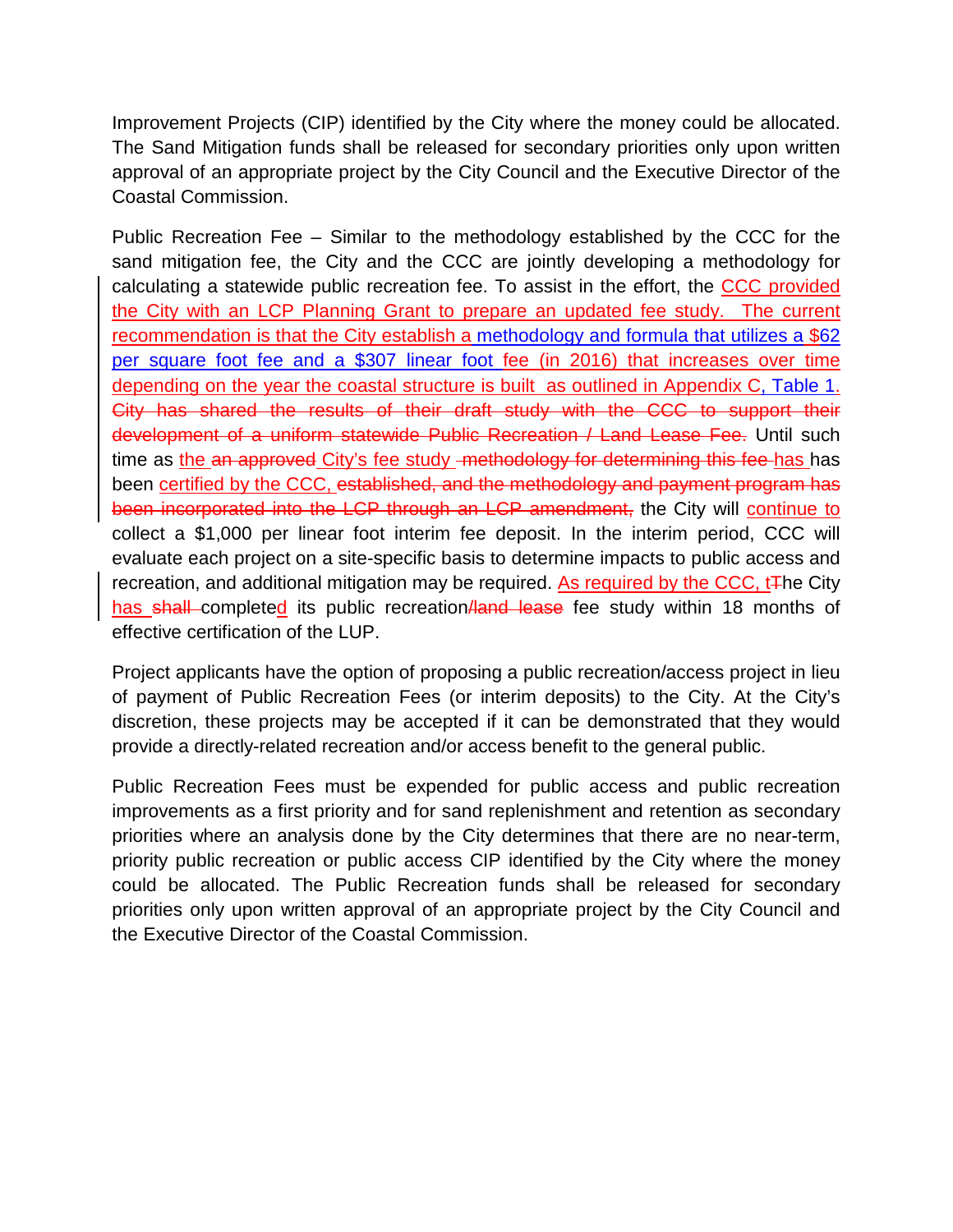# APPENDIX C

# PUBLIC RECREATION IMPACT FEE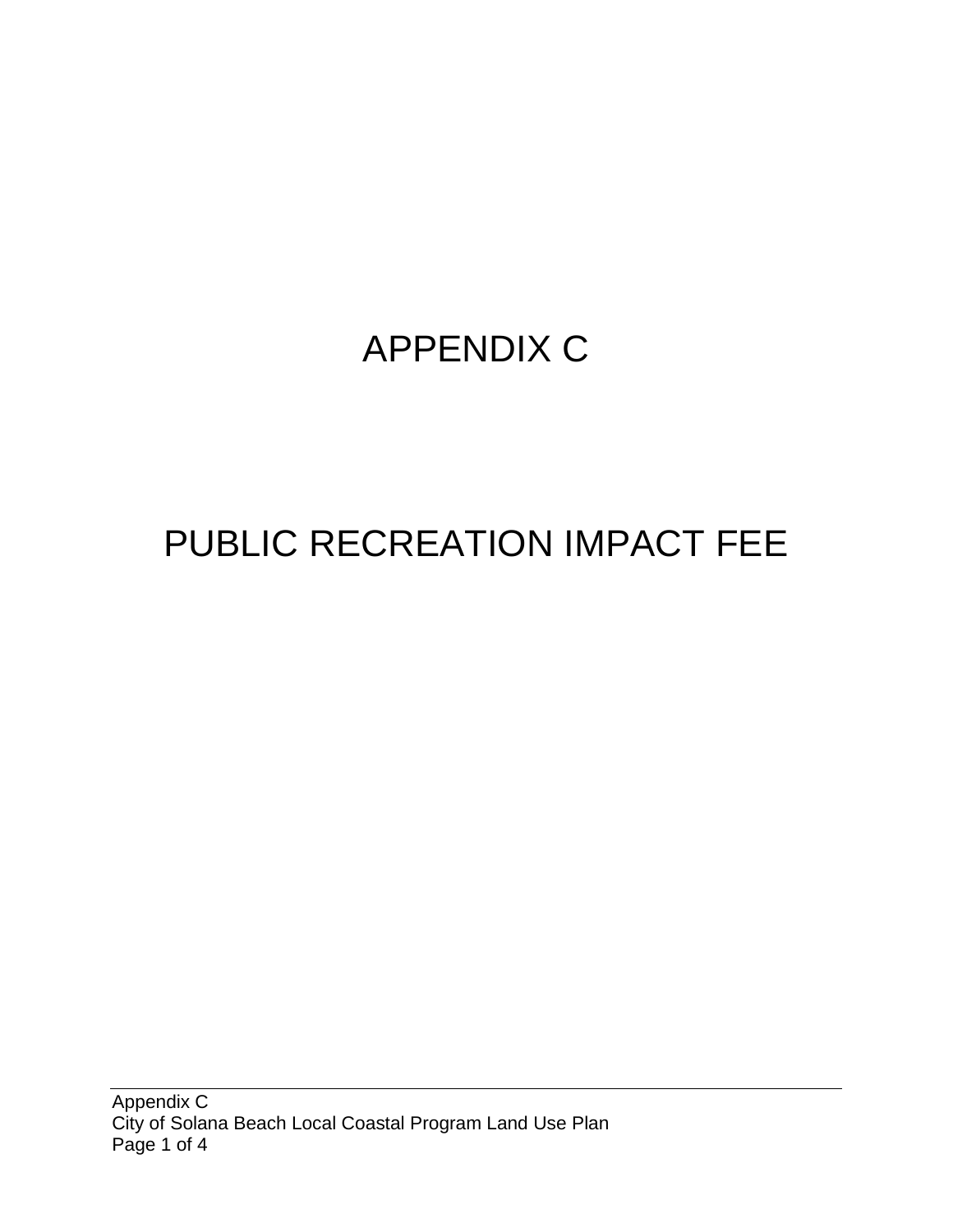## **PUBLIC RECREATION IMPACT MITIGATION FEE**

In conformance with the Certified City of Solana Beach Local Coastal Program (LCP) Land Use Plan (LUP) Policy 4.50, Bluff Property Owners who construct Coastal Structures shall pay the City a Public Recreation Impact Fee (may also be referred to as Public Recreation Fee) consistent with this appendix. The Public Recreation Fee is separate and independent of the Sand Mitigation Fee detailed in Appendix A.

These mitigation fees are not intended to be duplicative with fees assessed by other agencies. It is anticipated the fees assessed as required by this LCP will be in conjunction with other the mitigation fees typically assessed by the CCC and the CSLC for impacts to coastal resources from shoreline protective devices.

The Public Recreation Fee (consistent with the Sand Mitigation Fee) will be calculated on a project-specific basis to ensure the mitigation fees are proportional to the impact being mitigated. Variables to be considered in determining the fee imposed will depend on the impact to the beach area based upon (1) the specific physical configuration and footprint of the proposed coastal structure and (2) the absence of a bluff notch overhang or the depth of a coastal bluff notch overhang determined by the City's geotechnical engineer and confirmed to be in imminent danger of collapse.

The Public Recreation Fee addresses impacts to the loss of recreation based upon the loss of beach area described below as (1) Initial Area and (2) theoretical 20-year Bluff Retreat Area. Table 1 identifies separate rates, to ensure proportionality between the impact and the mitigation fee to be applied to the Initial Area and Bluff Retreat Area. The rates in Table 1 are based on the recommendations contained in the *2016 Draft Public Recreation Impact Fee Study* prepared under an LCP Planning Grant provided to the City. The fees address the impacts to public recreation for a 20-year period consistent with the requirements of LUP Policies 4.49 and 4.53 at which time they may be reassessed.

The Public Recreation Fee will be imposed as a condition of approval of any discretionary permit for a non-erodible coastal structure and will be payable to the City at the time the construction permits are issued. The Fee will be paid to the City prior to construction of the coastal structure so that, in effect, the mitigation fee is paid before the anticipated impact is created.

City Staff will calculate the Public Recreation Fee on a project-specific basis during the discretionary permit approval process and will include the estimated fee as a condition of project approval. The Fee will be finalized by City Staff at the time the City construction permit is issued and may be modified based on the final project design and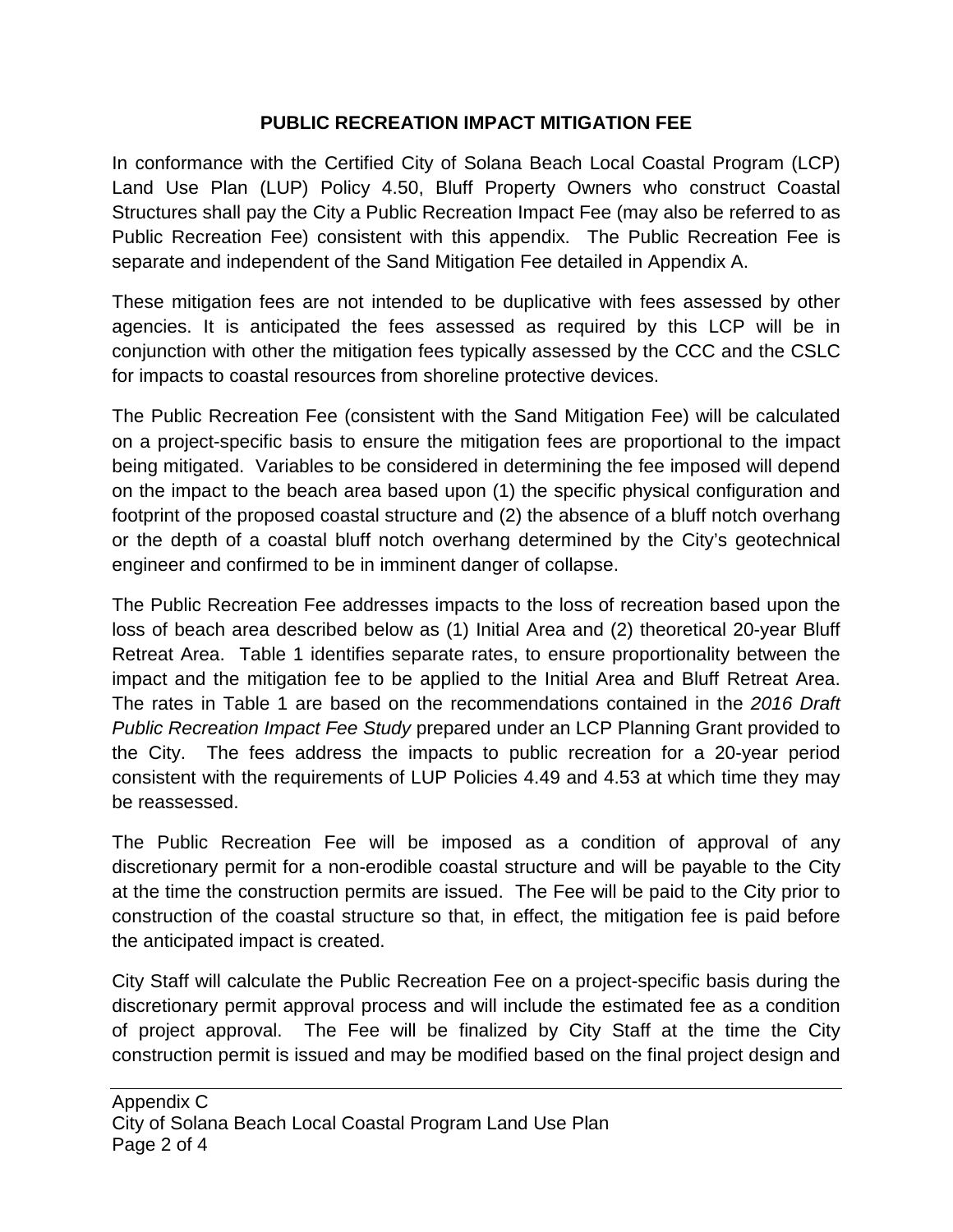condition of the bluff. This second fee review is warranted due to (1) the fact that there is often a considerable lapse of time between the point at which the City approves the initial discretionary permit and the time that the applicant comes back to the City to obtain the construction permit; and (2) changes to the project design that may result from the CCC permit review and approval process.

Coastal structures that consist of entirely of erodible concrete (see LUP Appendix B, Figure 1A) are exempt from both the Public Recreation Impact Fee and the Sand Mitigation Fee per the LUP.

As an alternative allowed by LUP Policy 4.50, project applicants have the option of proposing a public recreation/access project in lieu of payment of Public Recreation Impact Fees to the City. At the City's discretion, these projects may be accepted if it can be demonstrated that they would provide a directly-related recreation and/or access benefit to the general public.

Development of a statewide Public Recreation Impact Fee remains under the jurisdiction of the California Coastal Commission and Land Leases remain under the jurisdiction of the California State Lands Commission.

| <b>Permit Year</b> | Initial Area Rate (Per SF) | <b>Bluff Retreat Rate (Per LF)</b> |
|--------------------|----------------------------|------------------------------------|
| 2016               | \$62                       | \$307                              |
| 2017               | \$63                       | \$322                              |
| 2018               | \$64                       | \$340                              |
| 2019               | \$66                       | \$358                              |
| 2020               | \$67                       | \$378                              |
| 2021               | \$68                       | \$400                              |
| 2022               | \$70                       | \$423                              |
| 2023               | \$71                       | \$448                              |
| 2024               | \$73                       | \$475                              |
| 2025               | \$74                       | \$503                              |
| 2026               | \$76                       | \$534                              |

## **Table 1 - Public Recreation Impact Mitigation Fee Schedule**

The Total Public Recreation Impact Fee (PRF), for a 20-year period, shall equal the Initial Area multiplied by the Initial Area Rate plus the Bluff Retreat Length multiplied by the Bluff Retreat Rate for the Permit Year.

The formula to calculate the Total PRF =

(Initial Area x Initial Area Rate) + (Bluff Retreat Length x Bluff Retreat Rate)